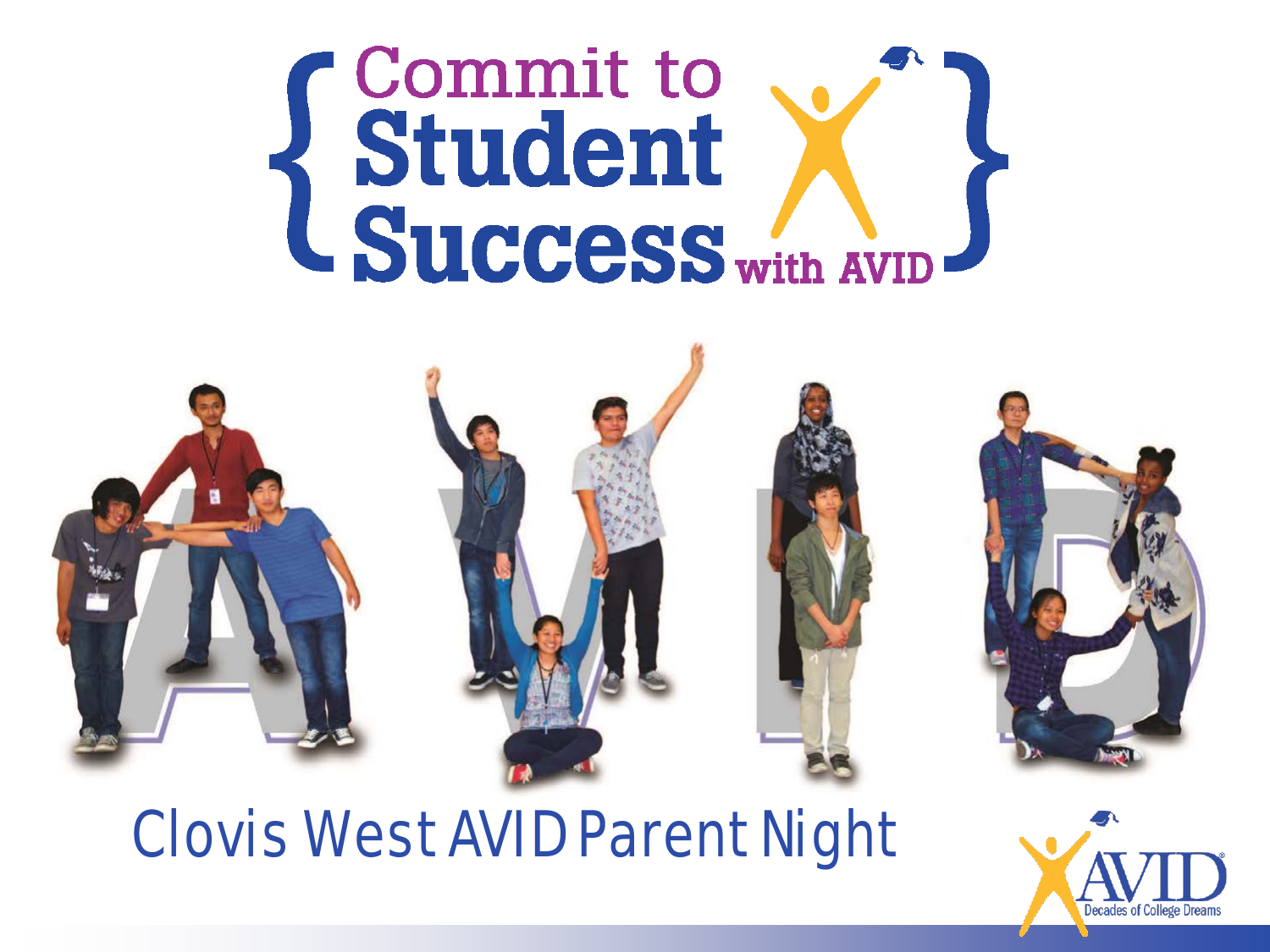# What does AVID do?

- Develops readers and writers
- Develops deep content knowledge
- Teaches content-specific strategies for reading, writing, thinking, and speaking
- **-** Develops habits, skills, and behaviors to use knowledge and abilities



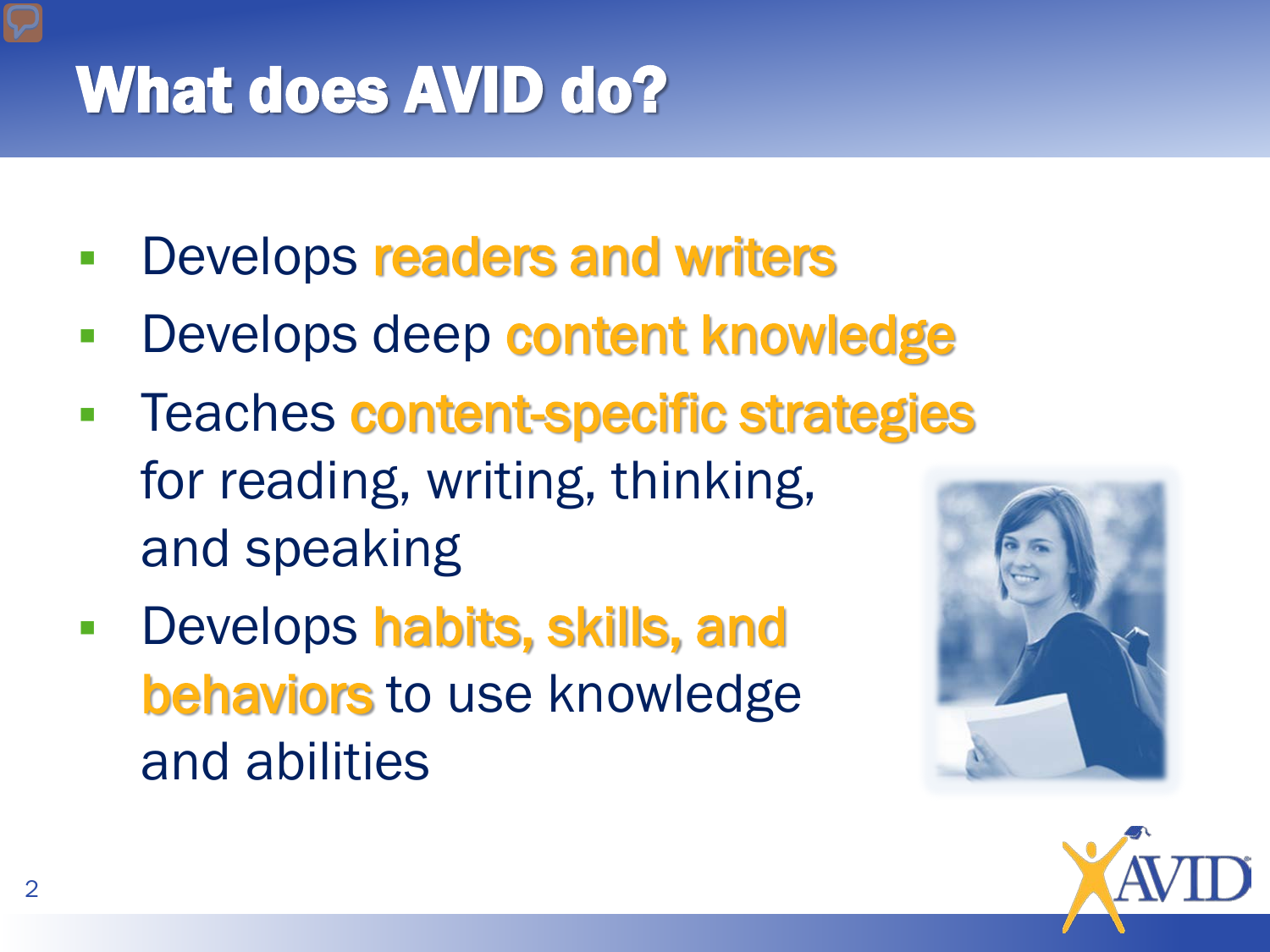# Why Rigor Is Important

Students who take AP courses and exams are much more likely than their peers to complete a bachelor's degree in four years or fewer.

 $\Omega$ 10 20 30 40 50 60 70 29% 45% 61% No AP One AP Two+ AP Percentage of students graduating from college in four years

**Source:** Camara, Wayne. College Persistence, Graduation, and Remediation*. College Board Research Notes (RN-19).* New York, NY: College Board.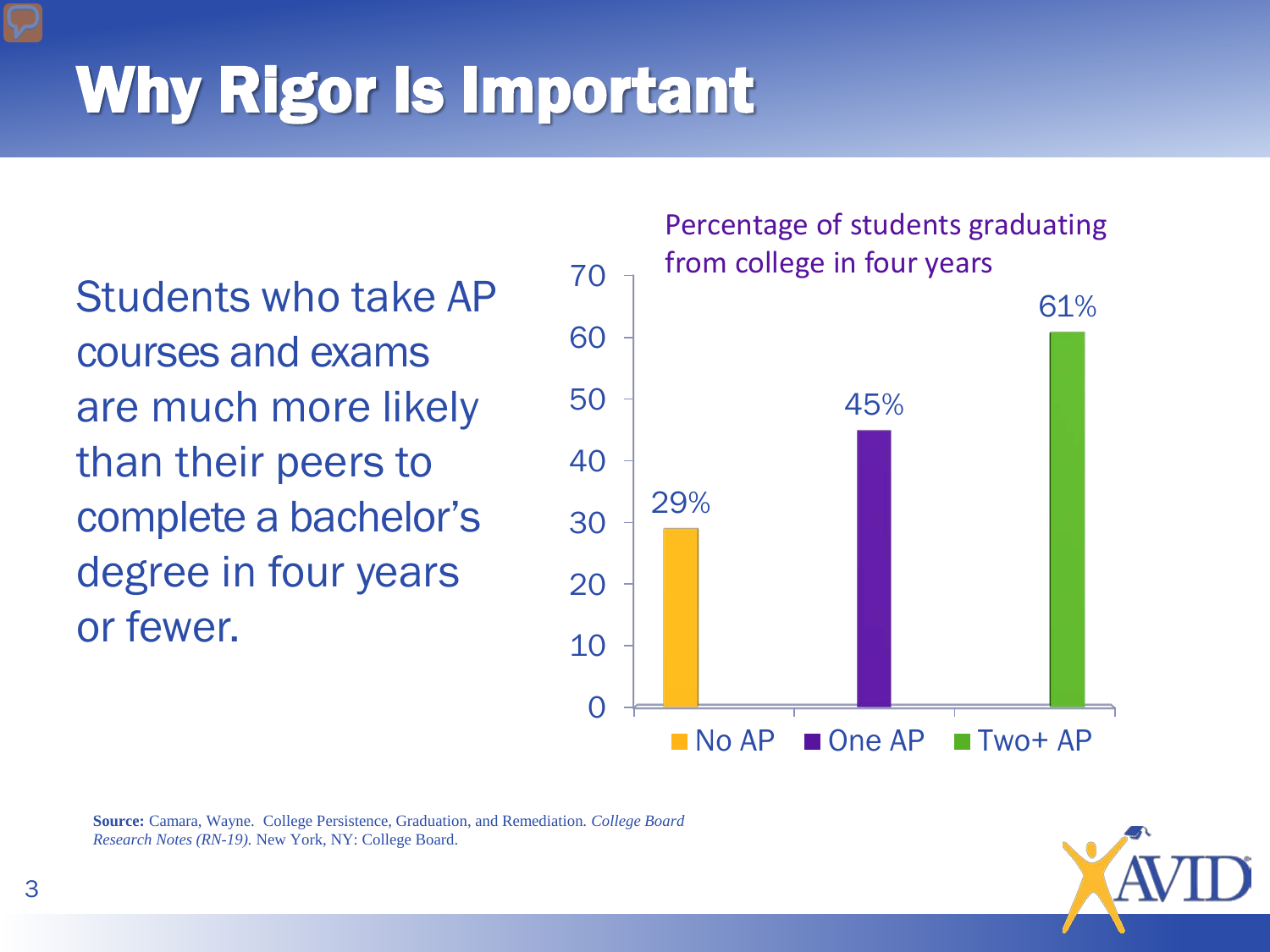# AVID Tools

#### Planner

- **Organization**
- Scheduling/Conflicts
- Long Term Planning

101

**Life Skill** 

#### Binder

- Academic Record
- Materials Available
- Comprehensive Review
- **Graded Weekly**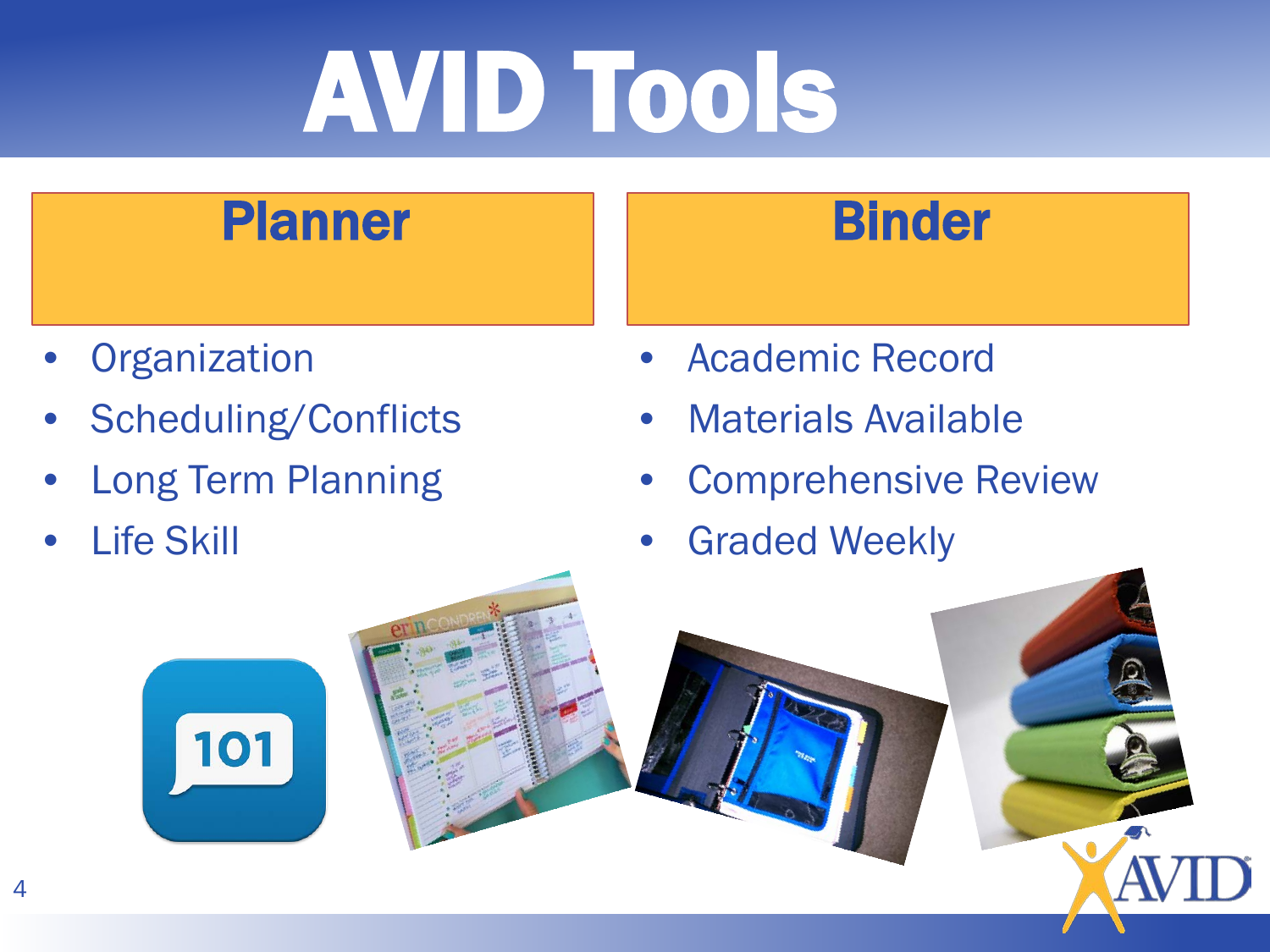### Remind 101





Or to receive messages via email, send an email to 7f20@mail.remind.com. To unsubscribe, reply with 'unsubscribe' in the subject line.



#### WHAT IS REMIND AND WHY IS IT SAFE?

Remind is a free, safe, and simple messaging tool that helps teachers share important updates and reminders with students & parents. Subscribe by text, email or using the Remind app. All personal information is kept private. Teachers will never see your phone number, nor will you see theirs.



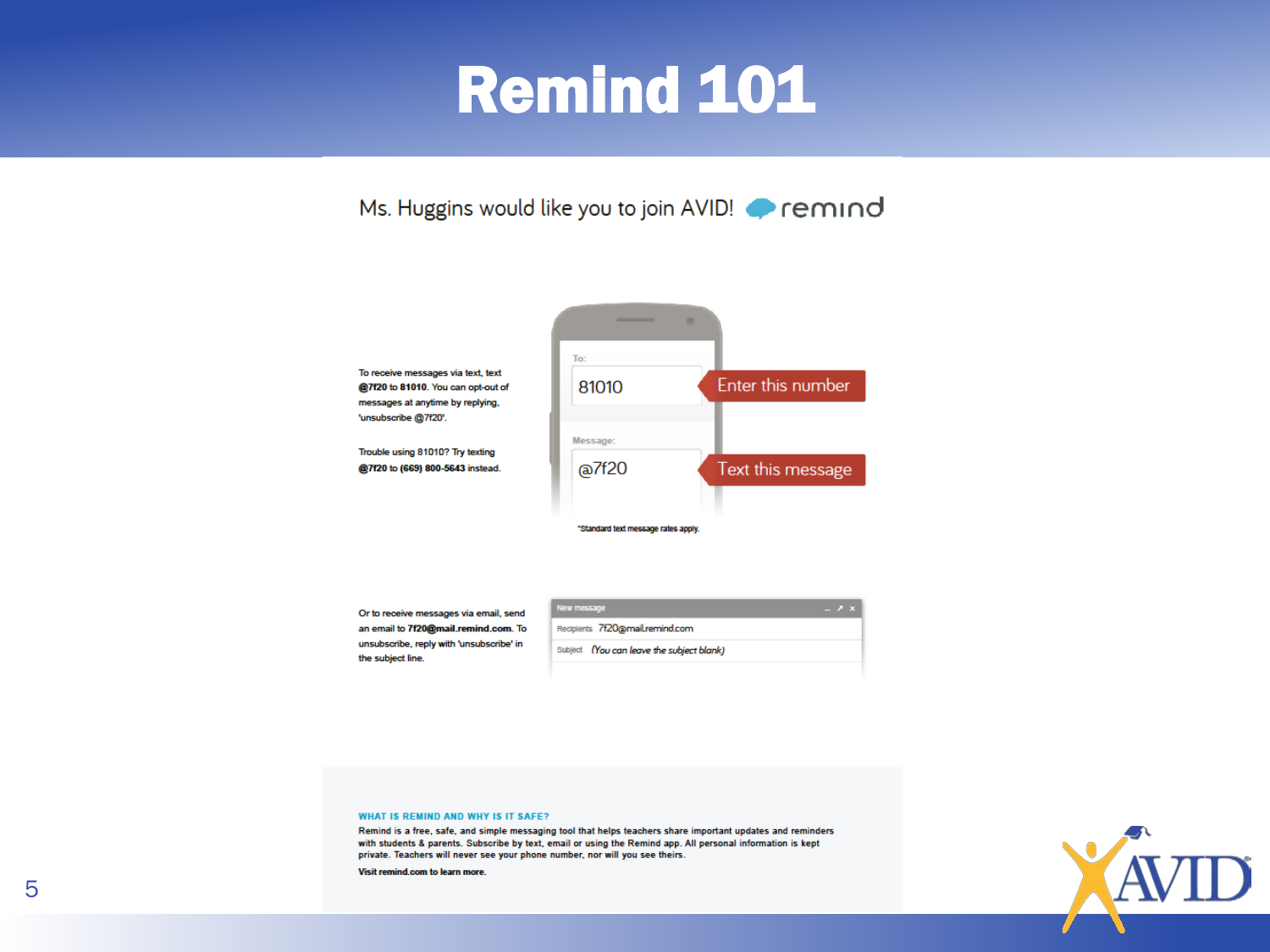

# **Writing**



- **Writing process (prewrite to final draft)**
- **Respond, revise**
- **Edit, final draft**
- Cornell notes
- **-** Quickwrites
- **Learning logs, journals**



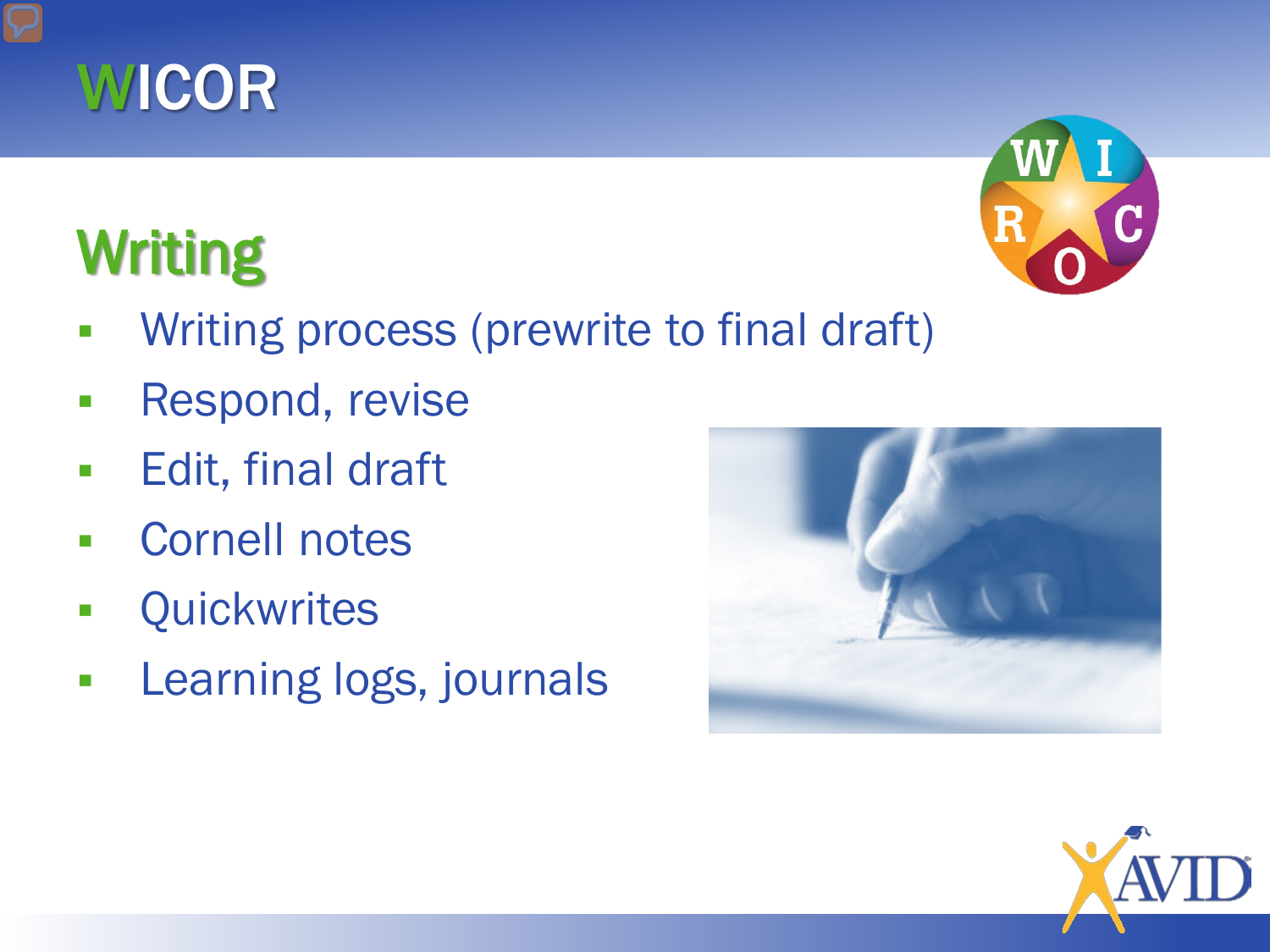## **WICOR**

# **Inquiry**

- Skilled questioning
- **Socratic Seminars**
- **-** Quickwrites/discussions
- **-** Critical-thinking activities
- **Writing questions**
- Open-minded activities





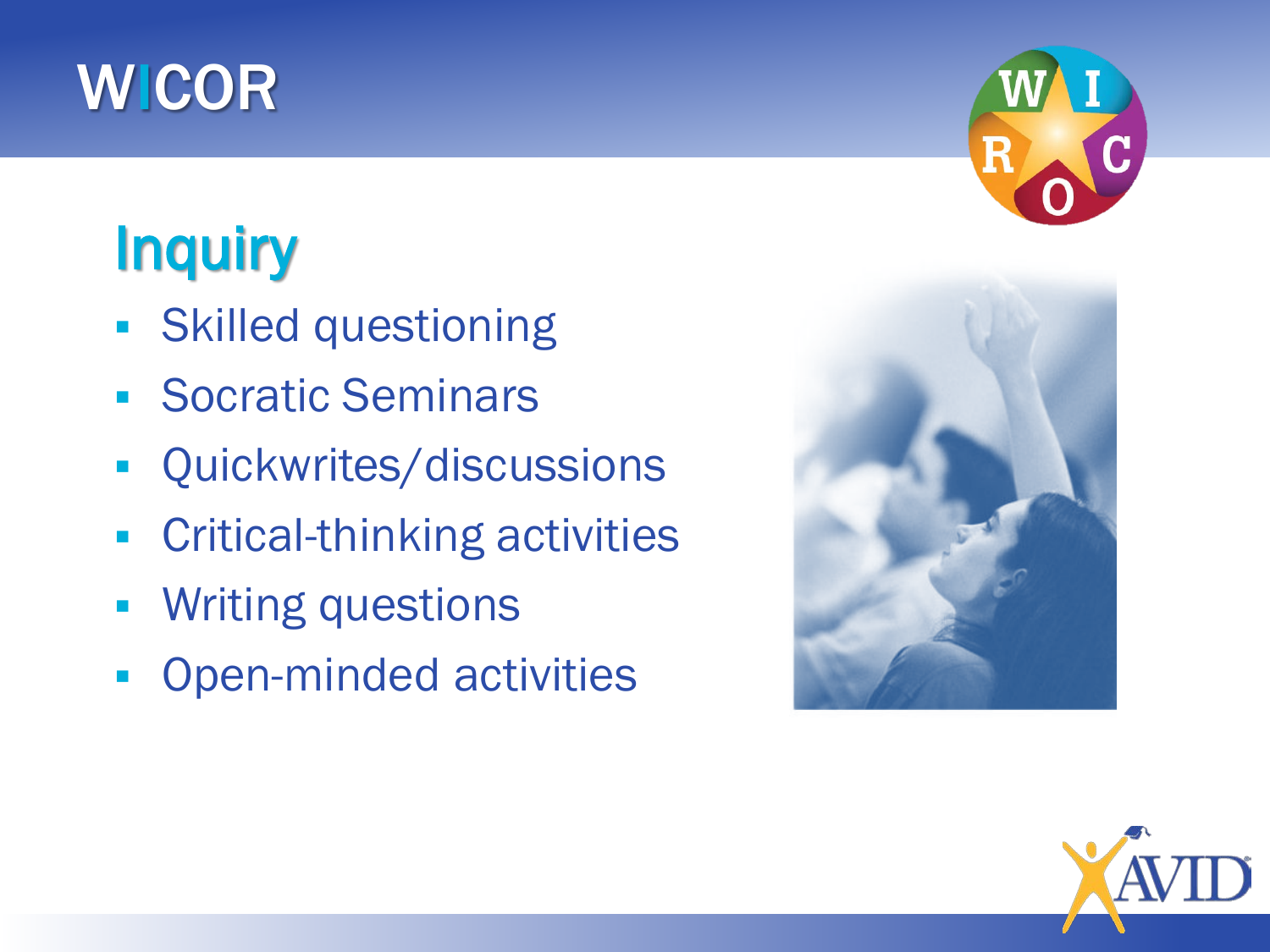

## **Collaboration**

- Group projects
- **Response/edit/revision groups**
- **EXECOLLADORATION ACTIVITIES**
- **Tutorials**
- **Study groups**
- **Jigsaw activities**
- **Read-arounds**





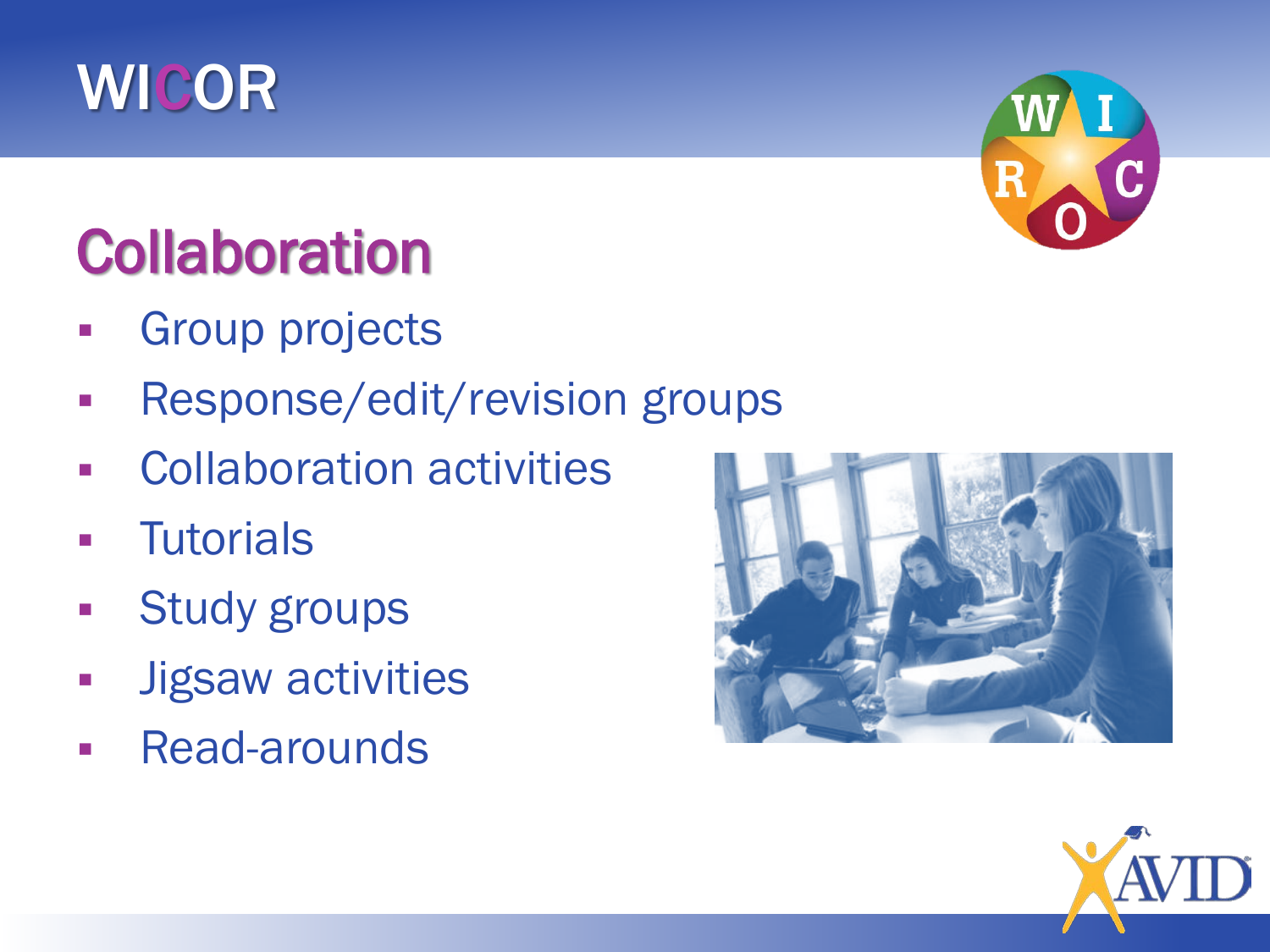

# **Organization**

**Tools** 

- **Binders**
- Calendars, planners, agendas
- **Graphic organizers**

Methods

- **Focused note-taking system**
- **Tutorials, study groups**
- **Project planning, SMART goals**





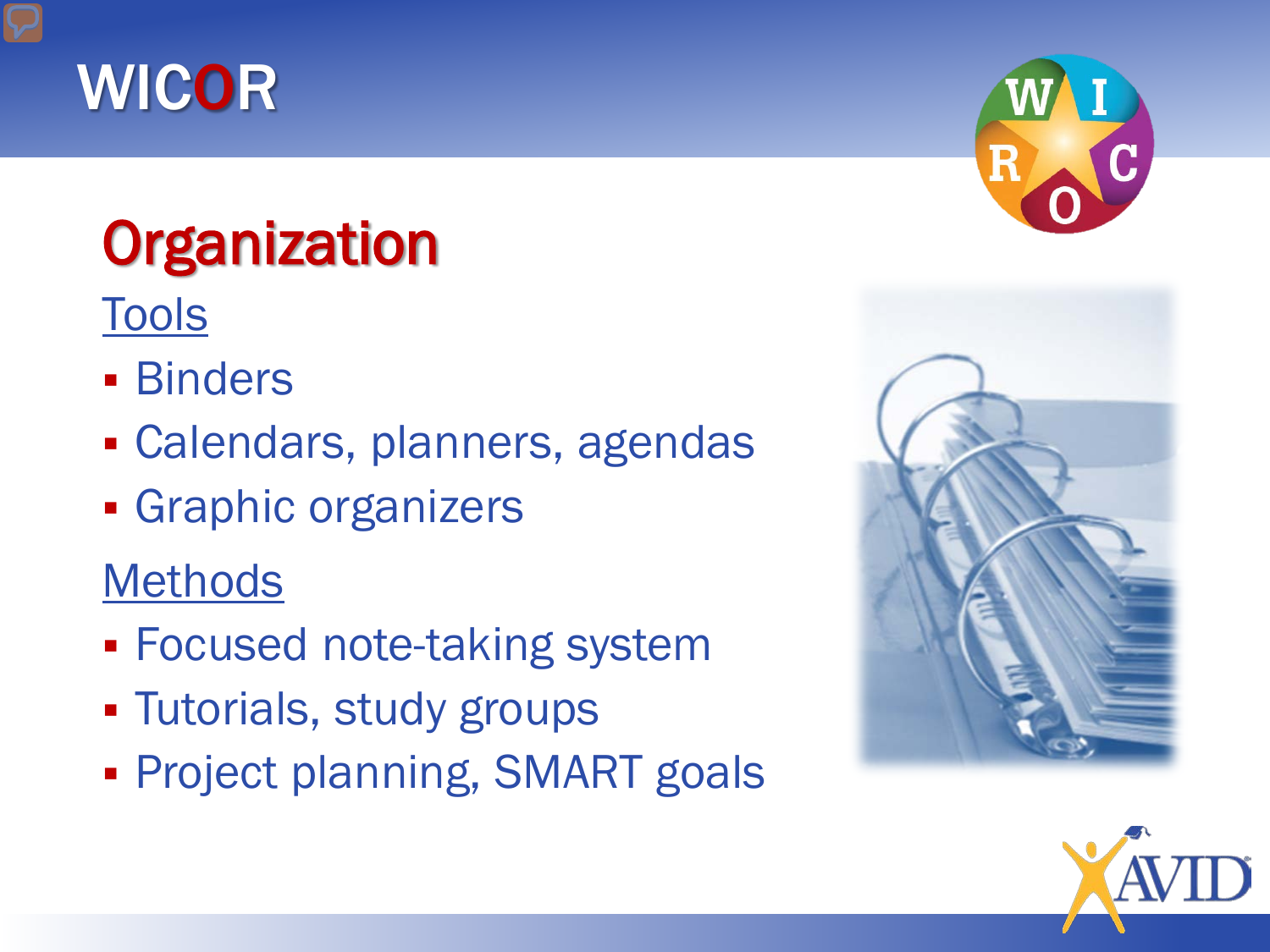### WICOR

# **Reading**

- SQ5R (Survey, Question, Read, Record, Recite, Review, Reflect)
- **KWL (What I Know;** What to Learn; Learned)
- **Reciprocal teaching**
- **Think-alouds**
- **-** Text structure
- **Critical reading**

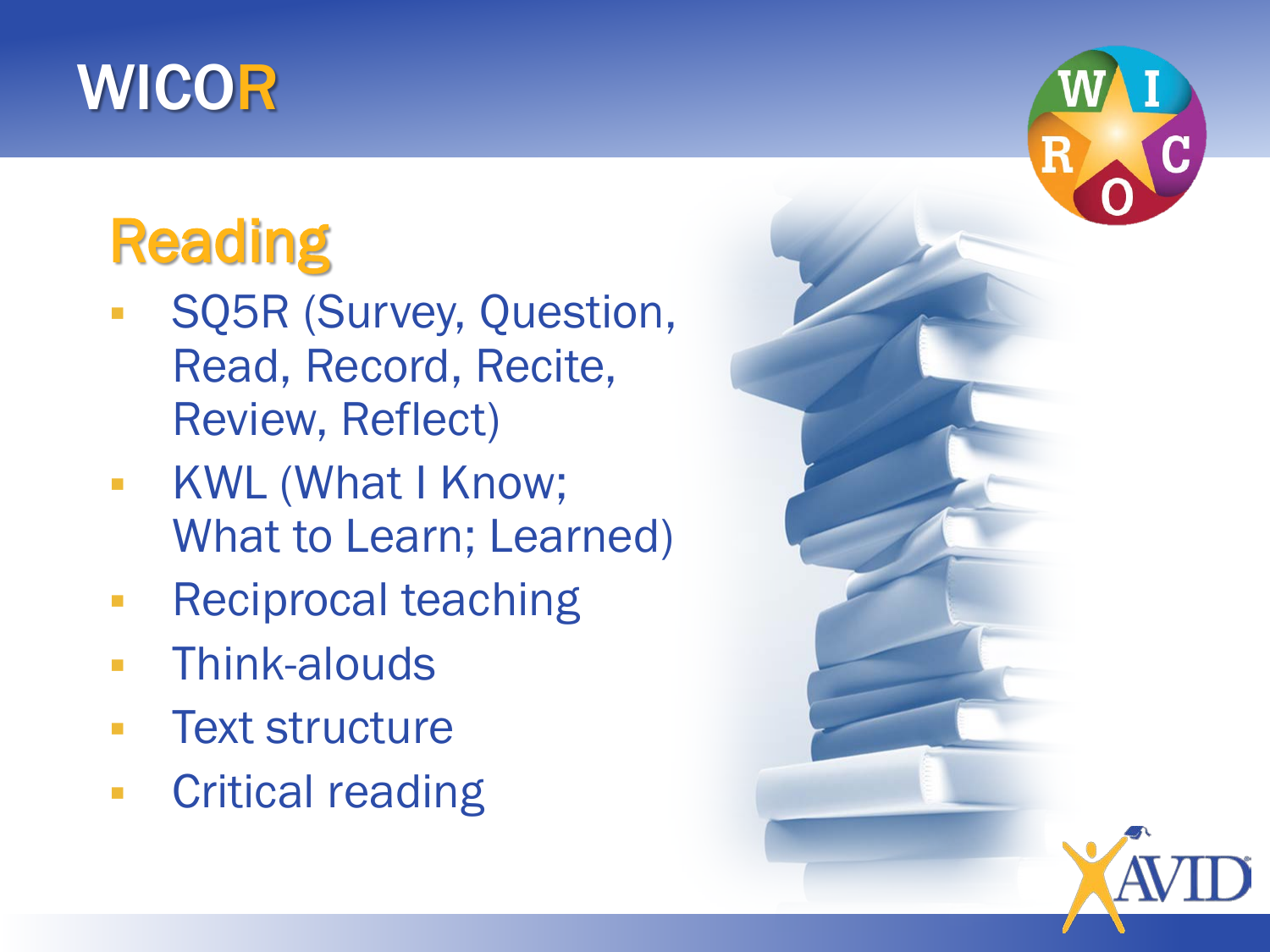# A Sample Week in the AVID Elective

#### Daily or Block Schedule

| <b>Monday</b>   | <b>Tuesday</b> |                 | <b>Wednesday/Thursday</b><br><b>Block</b> | Friday   |
|-----------------|----------------|-----------------|-------------------------------------------|----------|
| <b>Tutorial</b> | Curriculum     | <b>Tutorial</b> | Curriculum                                | Tutorial |

#### Curriculum:

- **Writing**
- **College and Careers**
- Strategies for Success
- **Critical Reading**

#### Tutorials:

- **Collaborative Study Groups**
- Writing Groups
- **Socratic Seminars**

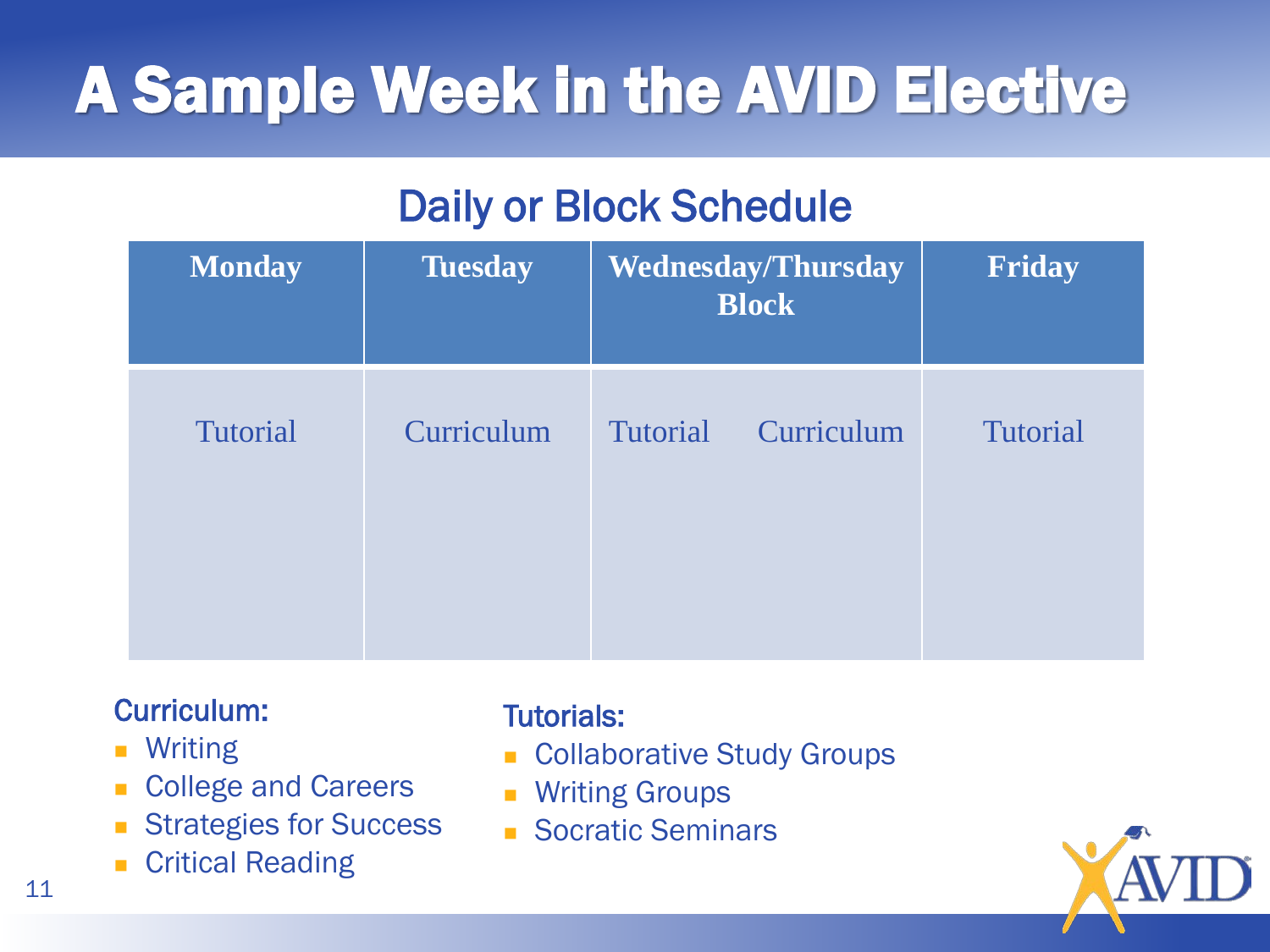### Parent Involvement

#### **Parent Survey No. 2018 Site Team**

#### **Tour Parents**

sa both inachors and parents we know how important it is for you in he involved in your child's advention.<br>Therefore we will be making it one of our goals for nont your to make better consentions with our parents. We want your child to be accounted and your participation is the lay to that account. Flower tries a minute and complete the following money on that we may plan create to better serve our AVID families.

Absorb)<br>Clash Viet Hab Adsol AVID Team

#### **AVID Parent Survey**

- 1. Insulation to have penet/to alter conferences **Business of presenting** a. News
- 6. Travel i like my student in participate in an alternatived interior program. a. News **In course of the A** a below must
- 8. The basi time through a stand AVD fundly countries
	-
	-
	- **The International Processing Selection**<br> **The School of Section**<br> **The School of Section**<br> **The School of Section**
	- **Education manufacture (hadism 12:00)**
- 4. AFE: Feely fresh I would be not interested in allegaling fainteal that and it Foreity would perform guitantings<br>Indo-mation on how to apply in college
	-
	- Presentation of CARACTER scholarships
	- itaaly differentiatog.<br>Internet adolphicher in help hop little sale on dim meth as myggana ann.
	-
	- Relating your material channel a might manifest copy in the service with your student<br>Tamby community contain an experimently for you in the service with your student<br>Contain in the containing community in the program of
	- absolutions from the district<br>Challenges of Al-Assocs, Whole Deal Credit:<br>New is help property part shift in the dark model of<br>New ing shawn of CWHs and making a fluor part plan
	-
	-
- 6. Investigate withing to relations with the AVID program labels all activities that apply!
	- **Grant Louisian**
	- **Die Steine Manden**
	- Paulining<br>Cologe Way
	- **Communities** Landing
	- **Inaugurute**

6. Because the any other way in which we could help our parent because more involved and delicomparied to one release and the AVEC program.

| Station's Name: https://www.com/communications.com/communications.com |  |  |
|-----------------------------------------------------------------------|--|--|
| <b>Cornel Signal Communication of the Communication</b>               |  |  |
|                                                                       |  |  |



#### Conference Room A 14 3:00-4:00

9/2, 10/7, 12/2, 1/6, 2/3, 3/2, 4/13, 5/4

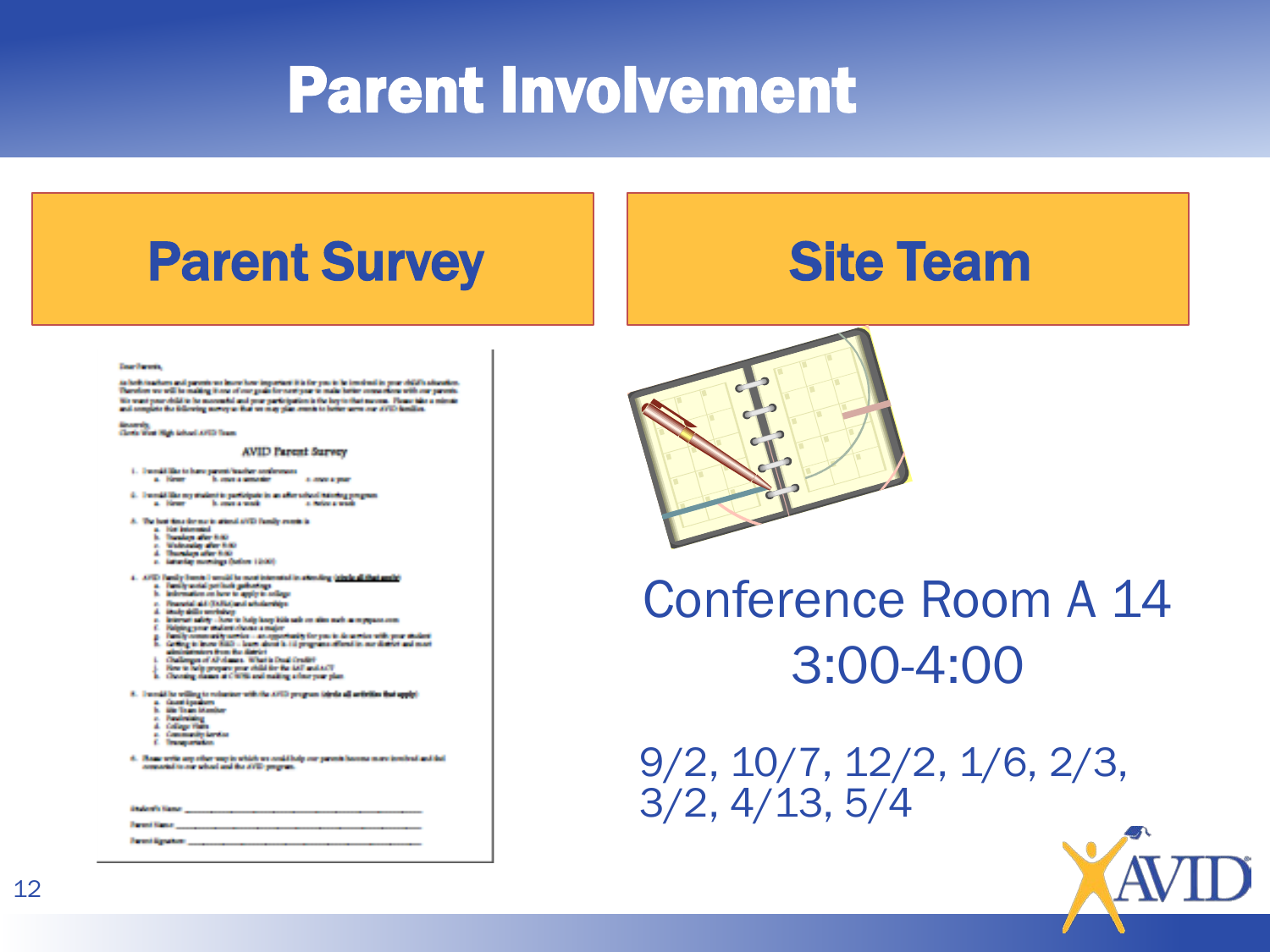### Important Dates

- Sept 9: College Night
- Oct 1: PSAT (10-11)
- Oct 1: Rubio's Night
- Oct \*: Lions Senior Citizens Spaghetti Dinner
- Oct 30: UC Berkeley Visit
- Nov 4: Chick-Fil-A Night

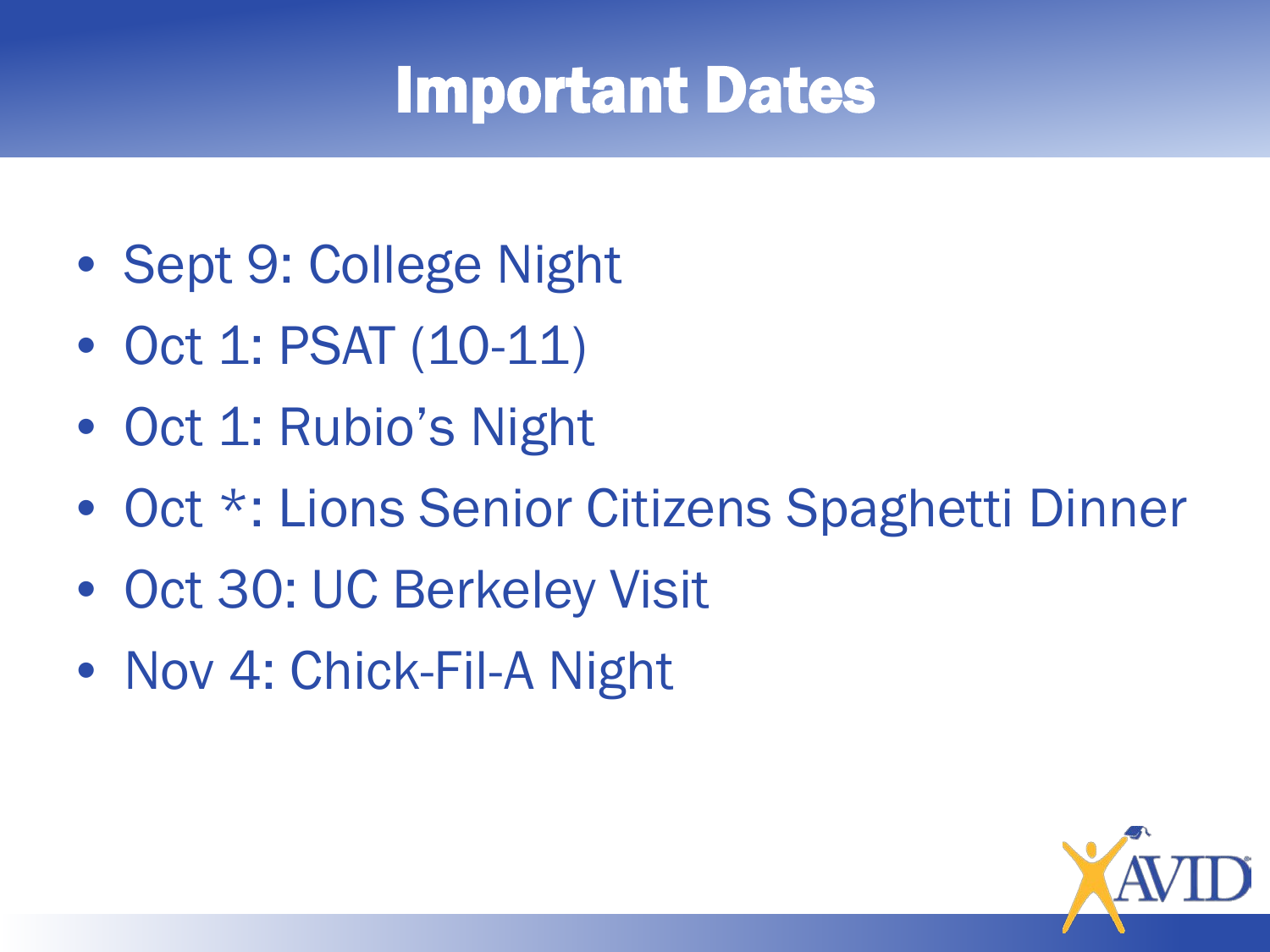Ruth Anderson 327-2066 Kathy Brandes 327-2059 Harriet Huggins 327-2058 www.avid.org